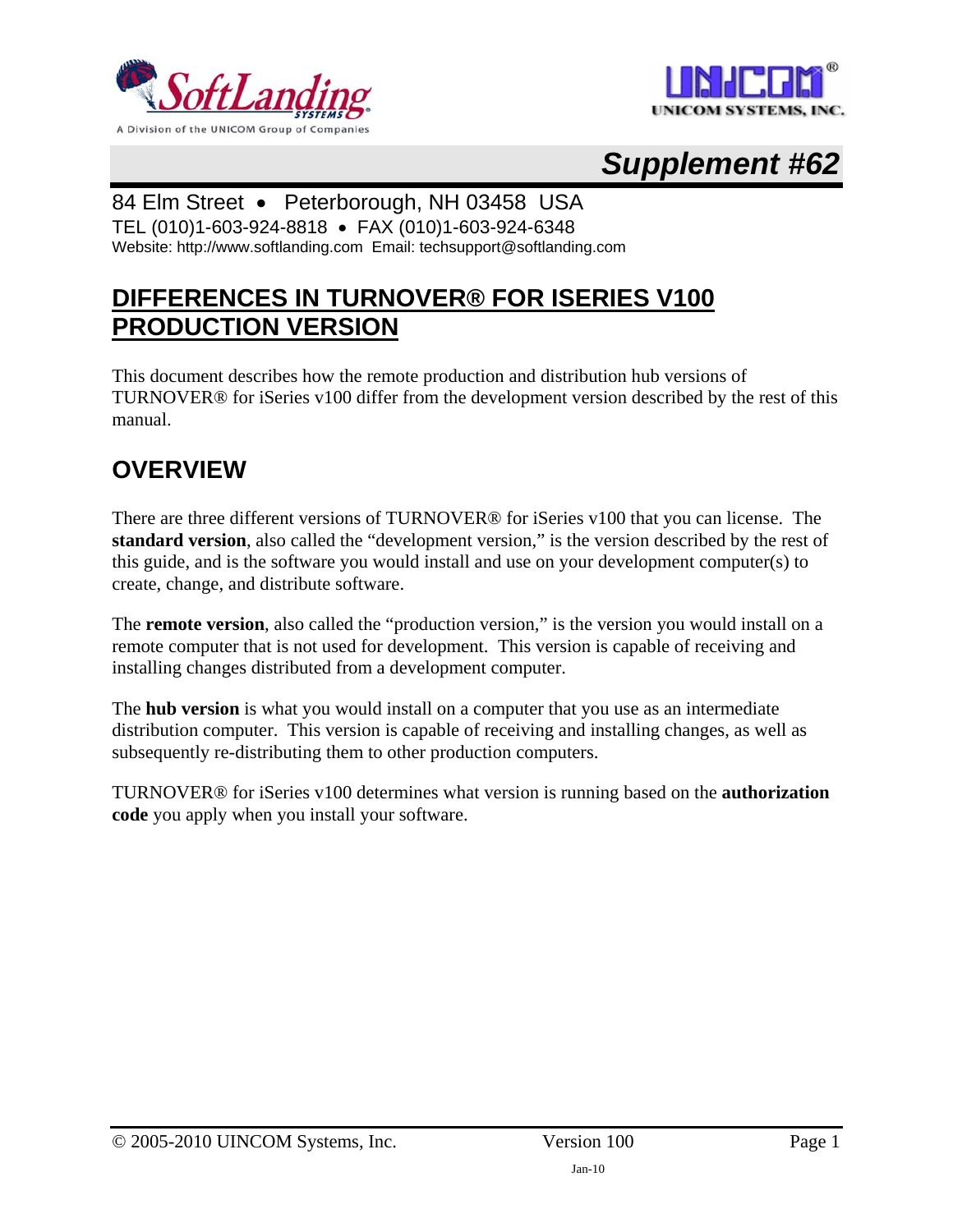Both the **remote** and **hub** versions have the same menu:

Notice that Main Menu options **2**, **5**, **9**, and **12**[1](#page-1-0) (Programmer information, Check-in/Checkout, Projects, and the Programmer Worklist) are not available in either version.

| 1/29/10                      | TURNOVER® for iSeries v100                                                                                                           | Your Company, Inc. |
|------------------------------|--------------------------------------------------------------------------------------------------------------------------------------|--------------------|
| 10:30:48                     | Main Menu                                                                                                                            | YOURSYS            |
| Select one of the following: |                                                                                                                                      |                    |
|                              | 1. Work with application definitions<br>2. Maintain programmer information<br>3. Maintain users authority                            |                    |
|                              | 4. Work with object history<br>5. Check-out/check-in menu<br>6. Work with forms<br>7. Submit a form to run                           |                    |
|                              | 8. Utility menu<br>9. Work with Projects and Tasks<br>10. Reporting menu<br>11. Distribution menu<br>12. Programmer Worklist Manager |                    |
| Select option:               |                                                                                                                                      |                    |
| $F3 = Fx$ it.<br>F6=DSPMSG   | F12=Cancel F14=WRKSBMJOB                                                                                                             | F24=More keys      |

 $\overline{a}$ 

<span id="page-1-0"></span><sup>&</sup>lt;sup>1</sup> Option 12 varies according to what you have installed on your system, but defaults to the Programmer Worklist.